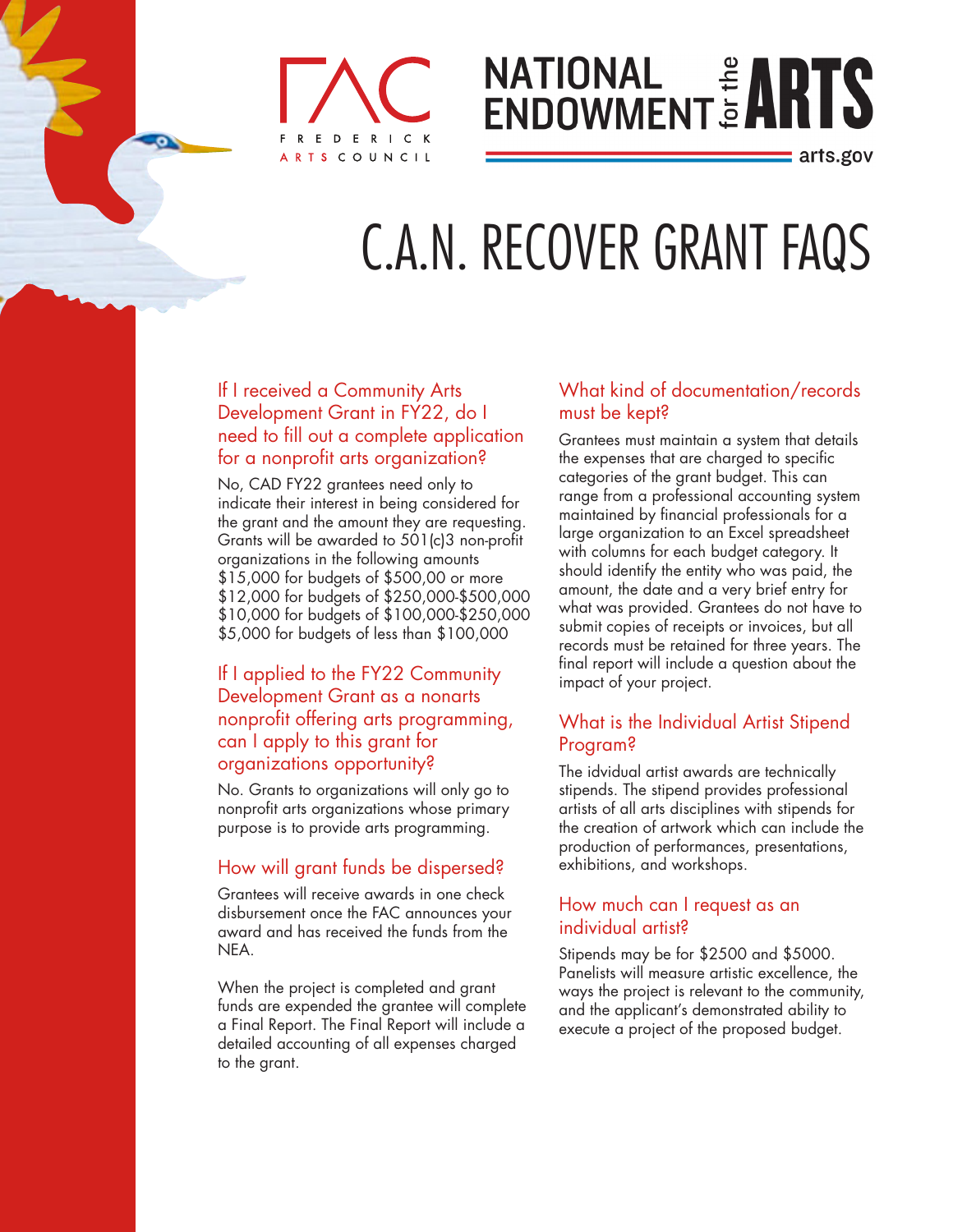

## What type of artists can apply?

All professional artists 18 or over who have resided in Frederick County for at least one year prior to the application deadline are eligible to apply. Artists can represent disciplines including, but not limited to: visual artists, media artists, composers, choreographers, playwrights, poets, actors, musicians, dancers, singers, performance artists, artisans, ceramicists, sculptors.

#### Do I need a slideroom account to apply?

Yes. It is free to register with Slideroom. www.slideroom.com

#### Is an artist who works in Frederick County but does not live there eligible for a CAN Recover Individual Artist Grant?

No, the artist-applicant must live in Frederick County for at least one year. The application will require that the artistapplicant address be provided. Awardees will need to provide proof of residence.

#### What if an artist works with a team or collaborators?

Artists may propose a project that is developed or presented by a team but the application and all the responsibilities that ensure from that application, are attached to and in the name of the single artist whose name is on the application. The background/resumes of collaborators may be described in the project description and uploaded as support materials.

#### How can grant funds be spent?

Individual artist grantees must assign expenses to specific categories in the application form and spend grant funds in those categories such as materials and artist fees. They may adjust the specific expense if it needs to adjust the project, but the expenses must still be in the same category.

#### How will the application be evaluated?

Applications to the program will be evaluated based on artistic excellence, service to community, and capacity to implement. Application materials should substantiate your work as a professional artist.

Applicants will be asked to submit a budget as a component of their application. While specific expenses and spending choices may be adjusted during the course of the project, the proposed budget line items must be upheld and reflected in the recipient's final report.

I am an artist who is part of a dance company, theater production or artist collective. Am I eligible to apply as an individual artist?

Yes, all individual artists who meet the eligibility criteria are eligible to apply.

#### Do I need to produce or present a project if I receive an individual artist stipend?

Yes, artists who receive a stipend are required to carry out, produce or present a project. Eligible projects include the creation of artwork, performances, presentations, exhibitions or workshops.

#### What should I include in my Artist Statement?

An artist statement summarizes your artistic practice, work, medium, influences and unique creative pursuits. Simply put, an artist statment is what you do as an artist.

#### What type of work samples am I required to provide as part of the application?

Work samples vary by discipline. We just ask that you provide samples that you consider to be the best representation of your work. Work samples should provide evidence of your work as a professional artist and may include still images, short videos; audio or dynamic media files; writing samples (e.g., excerpt of poem, script or play), etc. Applicants may also submit images/videos related to the proposed project.

#### What file formats are accepted for support documents?

Acceptable file types: pdf, jpg, jpeg, mp3, mp4, m4a, wav, mov, avi, mpg, 3gp, flv, webm, wmv, ogg, aac, flac, aiff, wma, mkv, m4v. Links are also acceptable.

#### What can I submit as support documents?

Support documents are optional. Support documents should provide confirmation of your work as a professional artist and may include catalogues, program books/playbills, postcards or flyers, news articles, letters of support, artist website, etc.

#### If selected, what will I need to submit as proof of residency?

Upon selection, artists will receive an email notifying them of their award. At which point, they may be asked to submit one of the following as proof of residency: property tax record; lease agreement; voter's registration; or IRS income tax return 2019. Artists must have resided in Frederick County for one year prior to the time of application.